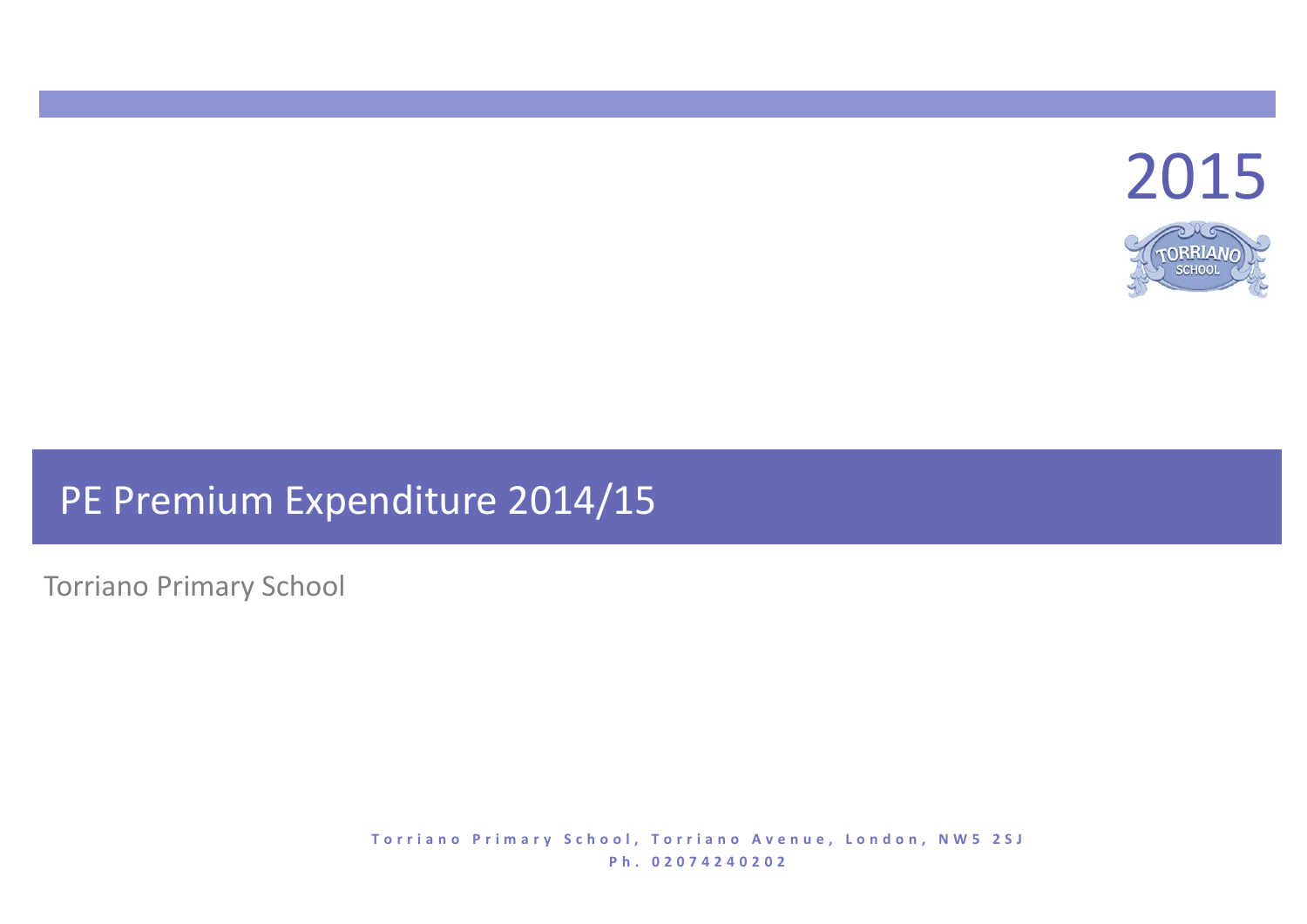

| v.<br>▲<br>r<br>٠ |  |
|-------------------|--|
|-------------------|--|

| PF Premium Allocation 2014-2015<br>Torriano Junior School |                       |  |  |  |  |
|-----------------------------------------------------------|-----------------------|--|--|--|--|
| Amount of funding allocated<br>school                     | <b>Pupils on roll</b> |  |  |  |  |
| £9.190                                                    | 238                   |  |  |  |  |

| Funding used<br>towards                                                         | Allocation amount                                                                                                                                                                                                                                                    | New or cont'd<br>activity | Brief summary-<br>year groups,<br>pupils, timescale | Intended outcomes                                                                                                                                                                                          | How will it be monitored,<br>when by whom, how will<br>success be evidenced.                                                                                                      | <b>Actual impact</b> |
|---------------------------------------------------------------------------------|----------------------------------------------------------------------------------------------------------------------------------------------------------------------------------------------------------------------------------------------------------------------|---------------------------|-----------------------------------------------------|------------------------------------------------------------------------------------------------------------------------------------------------------------------------------------------------------------|-----------------------------------------------------------------------------------------------------------------------------------------------------------------------------------|----------------------|
| <b>Specialist coaches</b><br>Football, tennis,<br>cricket, Capoeira,<br>cycling | In lesson and extra<br>curricular.<br>Capoeira: Summer<br>term (2 hours per<br>week: £60 for the<br>afternoon)<br>£300<br><b>Tennis One half day for</b><br>whole of half term.<br>£700<br>Cricket club last year<br>was a free initiative<br>that we signed up for. | Continued                 | Y3<br>Y4<br>Y5<br>Y6                                | To give the children opportunity receives<br>coaching from specialist practitioners.<br>Allow teachers to learn from outside<br>coaches to then employ new skills in their<br>future planning and lessons. | PE lead to monitor coaches<br>effectiveness. Lesson<br>observation and through a<br>teacher PE skills audit-<br>confidence of teaching<br>activities after working with<br>coach. |                      |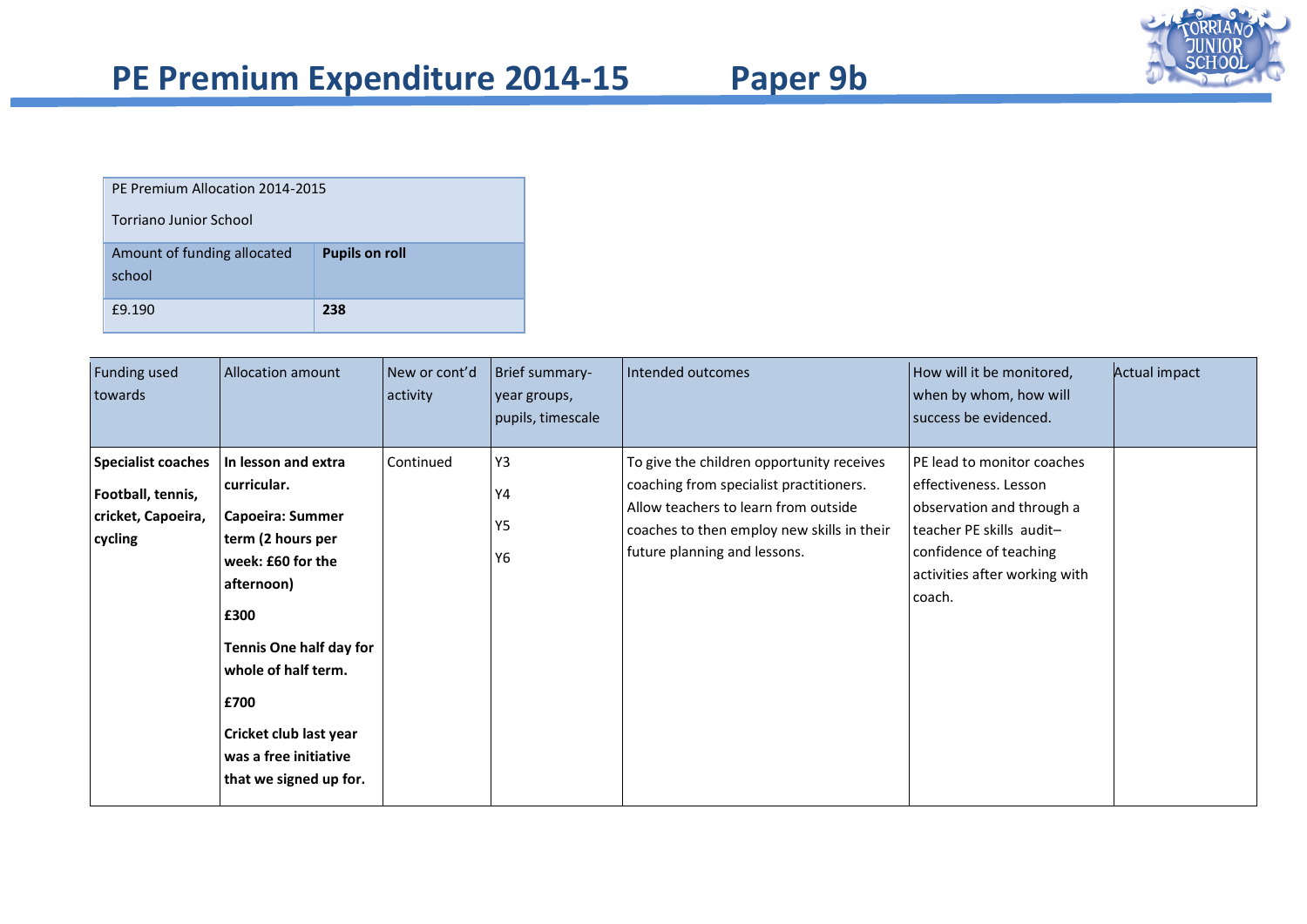

| <b>Funding used</b><br>towards                                    | <b>Allocation</b><br>amount | New or cont'd<br>activity | <b>Brief summary-year</b><br>groups, pupils,<br>timescale                                                                                                                                   | <b>Intended outcomes</b>                                                                                                                                                                                                                                                                                                                            | How will it be monitored,<br>when by whom, how will<br>success be evidenced.                                                                                                                                               | <b>Actual impact</b>                                                                                                                                                                                                                                                                                                                                                                                                                                             |
|-------------------------------------------------------------------|-----------------------------|---------------------------|---------------------------------------------------------------------------------------------------------------------------------------------------------------------------------------------|-----------------------------------------------------------------------------------------------------------------------------------------------------------------------------------------------------------------------------------------------------------------------------------------------------------------------------------------------------|----------------------------------------------------------------------------------------------------------------------------------------------------------------------------------------------------------------------------|------------------------------------------------------------------------------------------------------------------------------------------------------------------------------------------------------------------------------------------------------------------------------------------------------------------------------------------------------------------------------------------------------------------------------------------------------------------|
| PE equipment<br>and kit                                           | £300                        | Continued                 | Equipment to cater<br>across all year groups.<br>Both for equipment in<br>the playground and for<br>use in lessons. Ideally<br>start to be kept<br>completely separate<br>from one another. | To give the children suitable<br>opportunity to play and use<br>equipment that is specific to their<br>age and development.<br>To become comfortable with the<br>different equipment associated<br>with sports. To allow for the<br>necessary motor skill<br>development across all skills-e.g.<br>throw and catching, balance and<br>coordination. | A constant review of the<br>state of equipment. What is<br>being used? Audit will<br>happen at the end of terms.<br>Working with Playground<br>staff as to what they need,<br>discussion with teachers and<br>coaches too. | Having the extra PE kit there<br>for children who didn't have<br>access to it from home,<br>helped take away any barrier<br>to participation in PE. In<br>buying the Rugby balls the<br>children of Torriano were<br>able to participate and play a<br>new game with the<br>equipment suited to them.<br>The impact being the school<br>took part in the Camden<br>schools rugby tournament<br>with five children now<br>representing clubs at a local<br>level. |
| Free places in<br>clubs-karate,<br>fencing and<br>breakfast club. |                             | Continued.                | Giving some children<br>the opportunity to<br>participate in sports<br>they wouldn't normally<br>have the chance to play.                                                                   |                                                                                                                                                                                                                                                                                                                                                     | Continued participation. Are<br>they continuing with that<br>specific sport or even other<br>sports as a result. Student<br>survey- local links.                                                                           | In providing these free places<br>15 children were able to<br>attend clubs that otherwise<br>wouldn't have been able to.                                                                                                                                                                                                                                                                                                                                         |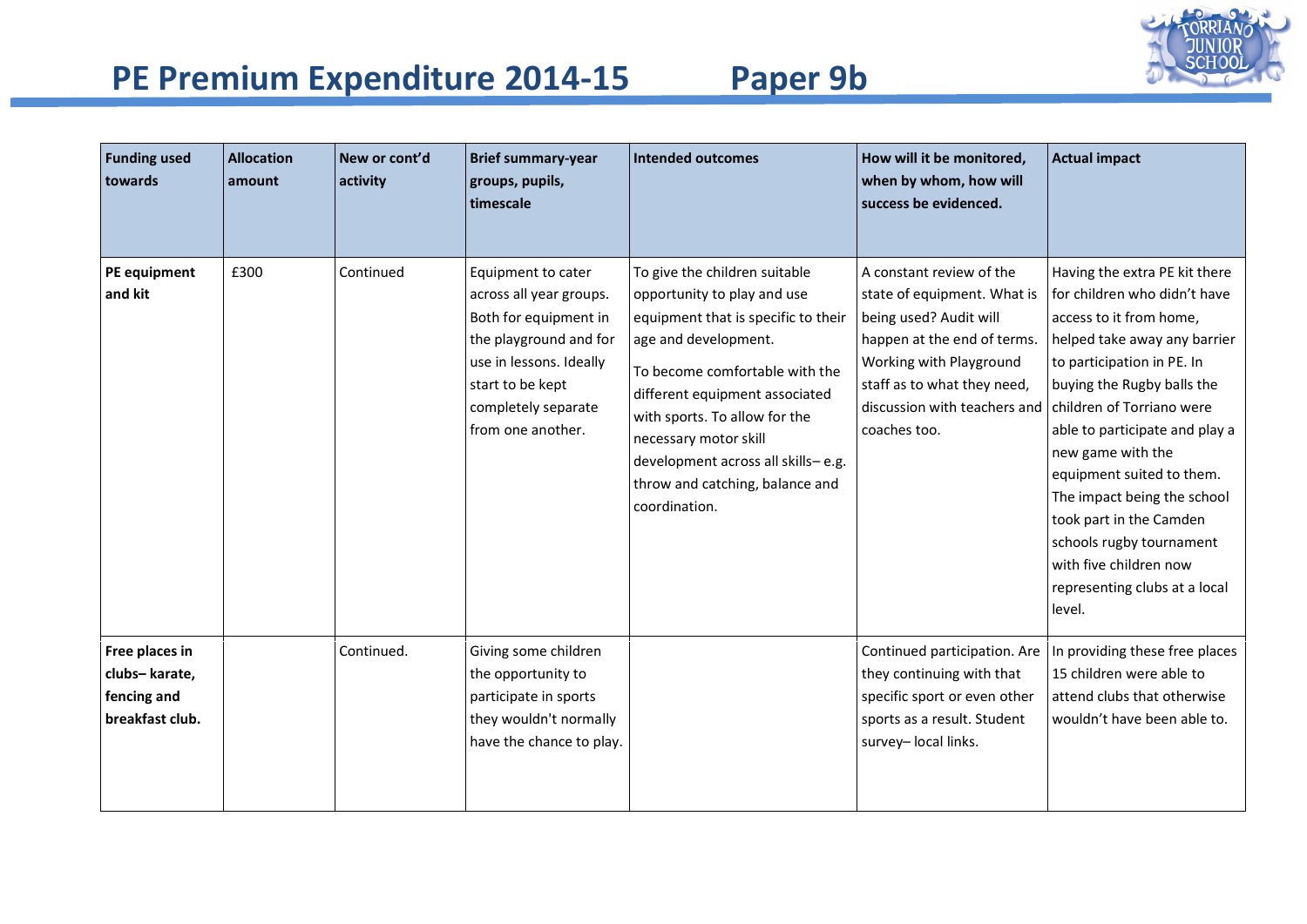

| Increase range of $\vert$ £150<br>extra-curricular<br>provision-<br><b>Camden School</b><br><b>Sports</b><br>Association-<br>£150 |                                                        | Continued. | This effects all children<br>in the school-gives<br>them the chance to play<br>in Level 2 and Inter<br>school events across<br>Camden. | Improve links with sports, get<br>children playing competitive<br>sport, local links, extra-curricular<br>experience for children.                                                      | Making sure the number of<br>events we enter is high<br>enough to warrant signing<br>up. Weak areas? What<br>supports do we not play or<br>struggle tin competition.<br>Reviewing teaching and<br>clubs. | 76% of children participating<br>in extra-curricular activities<br>through sporting clubs as well<br>as Level 1 and 2 events<br>through the CSSA.                                                                                                                                                                                                                                   |
|-----------------------------------------------------------------------------------------------------------------------------------|--------------------------------------------------------|------------|----------------------------------------------------------------------------------------------------------------------------------------|-----------------------------------------------------------------------------------------------------------------------------------------------------------------------------------------|----------------------------------------------------------------------------------------------------------------------------------------------------------------------------------------------------------|-------------------------------------------------------------------------------------------------------------------------------------------------------------------------------------------------------------------------------------------------------------------------------------------------------------------------------------------------------------------------------------|
| <b>Fitness coach-</b><br>lessons, women<br>work out,<br>children fitness<br>club                                                  | £30 an hour<br>(12 weeks<br>funded by<br>MOL)<br>£2880 | Continued. | Classes available for<br>every year group<br>through the year.                                                                         | Giving the children a much<br>better understanding of health<br>and fitness. Also improving their<br>actual health and fitness.                                                         | Numbers participating in<br>physical activity. Lessons,<br>playground, extra curriculum,<br>fitness club.                                                                                                | The raised awareness of<br>fitness levels and the<br>necessity to be physical<br>active was shown by the 88%<br>of children took part in the<br>Camden wide Race to Health<br>scheme.                                                                                                                                                                                               |
| Dance coach-<br>lessons and club                                                                                                  | Each Class for a<br>half term.<br>£4000                | Continued. | Classes available for<br>every year group<br>through the year.                                                                         | Achieving a core part of the PE<br>curriculum-delivered by a<br>specialist coach. Teachers must<br>be learning from outside coach<br>to ensure PE curriculum<br>competency is improved. | Ask for coach's plans for<br>sessions that can then be<br>worked on by the teachers in<br>future lessons.                                                                                                | 12 children represented the<br>school at Camden Dance<br>Festival.<br>The children experienced a<br>core aspect of the curriculum<br>from an expert teacher. This<br>expertise has been passed on<br>to the teachers in the form of<br>plans and advice. When<br>questioned, the teachers<br>remarked they are now more<br>confident in teaching this<br>mandatory aspect of the PE |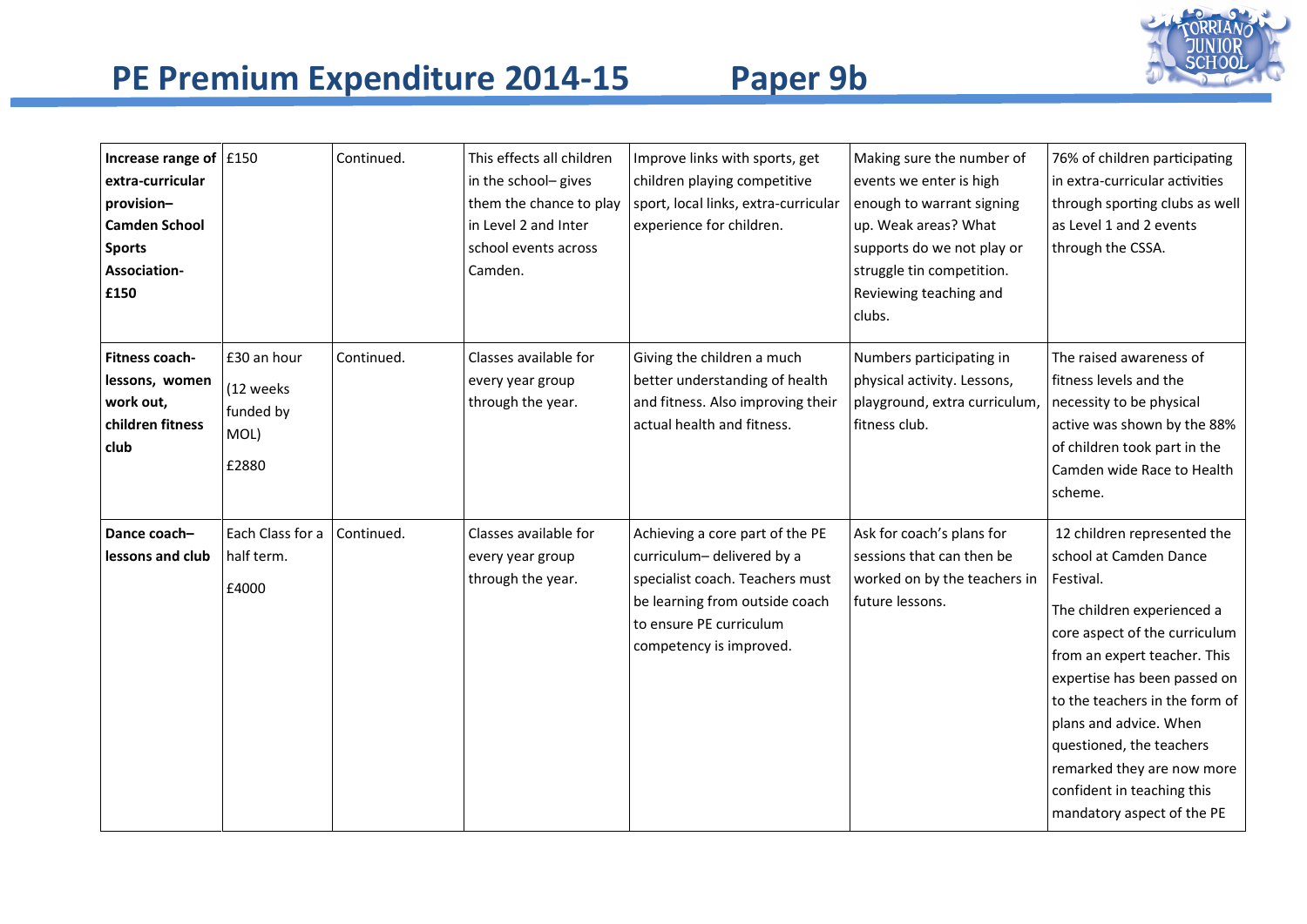

|                                        |            |            |                                                                                                                                                                             |                                                                                                                                                                         | curriculum.                                                                                                                                    |  |                                                                                                                                                        |
|----------------------------------------|------------|------------|-----------------------------------------------------------------------------------------------------------------------------------------------------------------------------|-------------------------------------------------------------------------------------------------------------------------------------------------------------------------|------------------------------------------------------------------------------------------------------------------------------------------------|--|--------------------------------------------------------------------------------------------------------------------------------------------------------|
|                                        |            |            |                                                                                                                                                                             |                                                                                                                                                                         |                                                                                                                                                |  |                                                                                                                                                        |
| TA training-<br>Playground<br>training | <b>SLA</b> | <b>New</b> | Giving TA training on<br>how to run effective<br>activities in the<br>playground-increasing<br>our Level 1 intra school<br>competition level. Focus<br>on the whole school. | Greater involvement in focussed<br>activities-Level 1 games in the<br>playground.                                                                                       | A review will take place whereby<br>levels of pupil's participation will be<br>monitored for one week.                                         |  | 65% of children<br>now participate in a<br>Level 1 activity in<br>the playground led<br>by a TA.                                                       |
| Orienteering-                          |            | <b>New</b> | Year 3 and 4 on<br>Hampstead Heath.                                                                                                                                         | Meeting a specific requirement of<br>the new PE curriculum.                                                                                                             | Success will be gathered by the<br>children's responses to the sessions<br>and the continuation of orienteering<br>lessons on the school site. |  | The children<br>enthused about the<br>lessons when<br>questioned, two<br>children in a focus<br>group commented<br>that it was their PE<br>highlight.  |
| Gymnastics-<br>coach and mats          | Mats-£1400 | <b>New</b> | Whole school. For the<br>spring and summer<br>term. Running an extra<br>curricular club. Possible<br>PPA cover or PE lessons.                                               | To give the children and staff the<br>opportunity to work with a<br>specialist coach in a key area of the<br>new curriculum that staff often feel<br>less confident in. | Participation in gymnastics club,<br>local links, children ability in lessons,<br>teachers confidence to teach<br>gymnastics in the future.    |  | 25 boys and girls<br>now attend a club<br>that without the<br>mats we would not<br>have been able to<br>provide the high<br>standard now<br>delivered. |